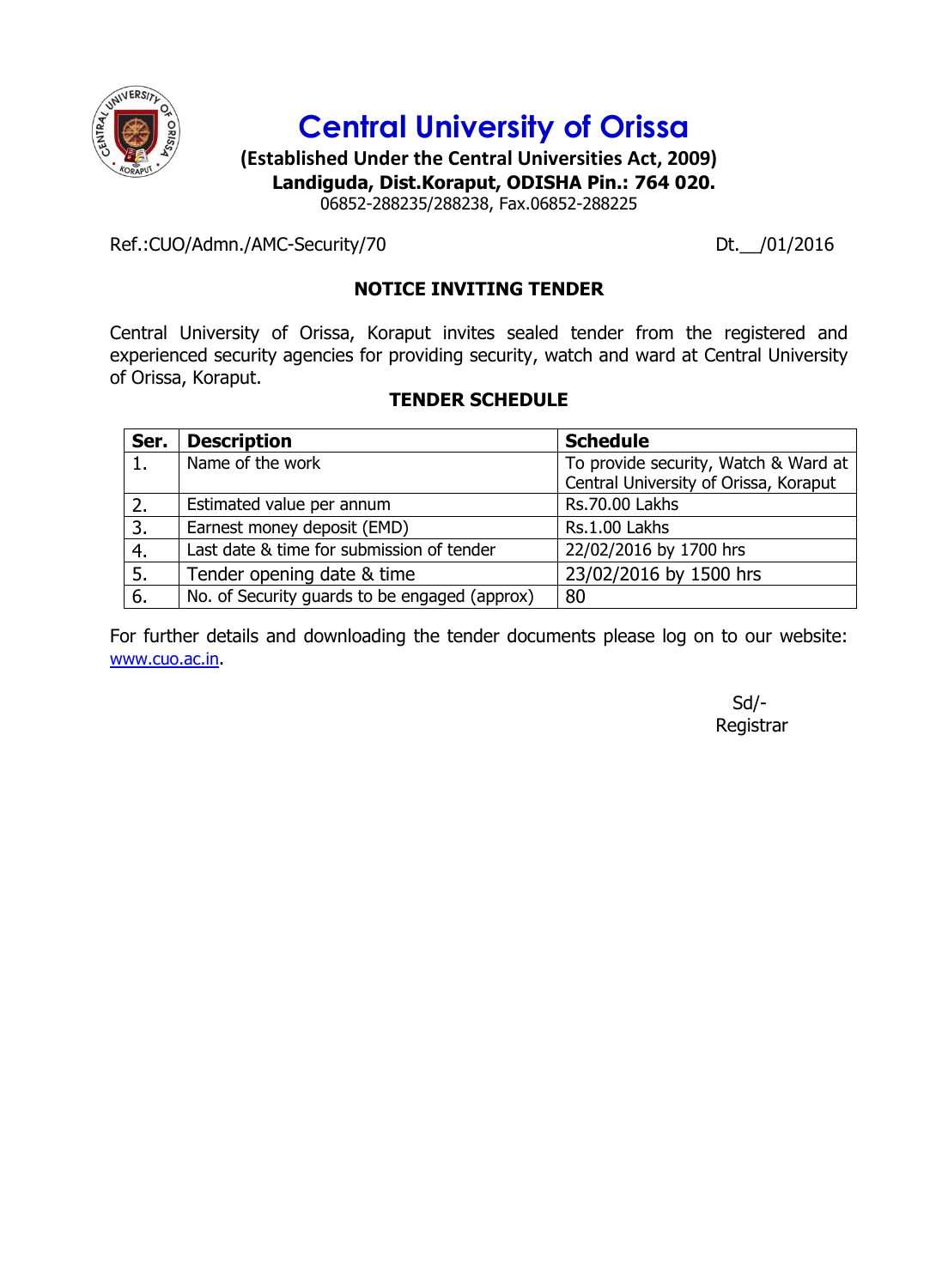# **TERMS & CONDITIONS**

# **(A) ELIGIBILITY CRITERIA:**

# **The tenderers must fulfil the following eligibility criteria failing which their offer will be summarily rejected:-**

1. The agency should be registered under Appropriate Authority of the State/Central Govt./Home department and must possess required valid licenses, registration etc. for providing security services as per the provisions of Private Security Agency (Regulation) Act 2005.

2. The agency must have National level standing of decades of services of well trained manpower.

3. The agency must have total integrated security solutions viz. Manpower guarding, electronic security systems, security procedures, emergency response etc. The agency must have adequate presence preferably in Odisha with an impressive track record of performance distinction.

4. The tenderer must have completed satisfactorily during the last 03 financial years (2012-13, 2013-14 and 2014-15) and the Current Financial Year at least (a) One Security Contract of Rs.28.00 Lakh or more **OR** (b) Two Security Contracts of Rs. 21.00 lakh each or more **OR** (c) Three Security Contracts of Rs.14.00 Lakhs or more issued by any Govt./Autonomous/PSU Organisation (Central or State)/Universities for supplying the same or similar Services.

[**N.B.**: (i) the contract in progress irrespective of any amount of payment against any contract not yet satisfactorily completed/executed shall not be considered; (ii) Contract in any private organization shall not be considered.]

5. The tenderer must have the total turnover of at least 200% of the estimated value during the last 03 financial years (2012-13, 2013-14 and 2014-15) and the Current Financial Year (2015-16). In this tender the total turnover should be Rs.1.40 Crore (Rupees One Crore forty lakhs only) or more. The estimated value for the contract is Rs.70.00 Lakhs per annum. The tentative requirement of Security Personnel shall be approximately 80 Nos. as on date, but may increase/decrease as per the requirement of the University.

6. The tenderer must deposit earnest money of Rs.1,00,000/- (Rupees One Lakh only) along with their tender in the form of Demand Draft favouring Central University of Orissa payable at Koraput.

7. The tenderer must have its own bank account, PAN, TAN, TIN, VAT and Service Tax No.

8. The tenderer must submit the following documents (self attested) along with the tender:

- (a) Documentary proof of the registration/license under the Contract Labour Act 1970 etc. issued by the Competent Authority.
- (b) Copy of valid Provident Fund Registration Number.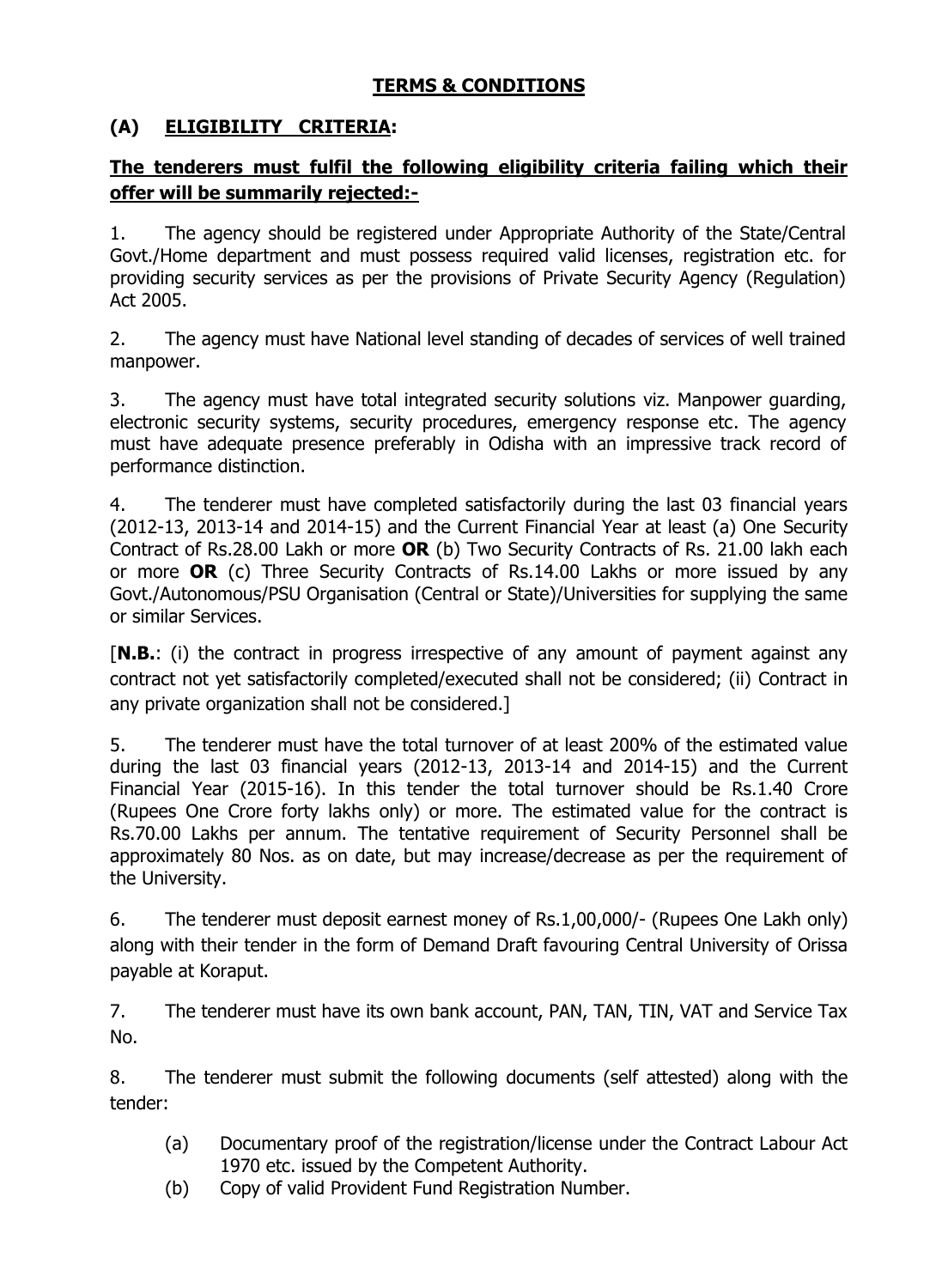- (c) Copy of valid ESI Registration Number.
- (d) Satisfactory completion certificate issued by the concerned Govt./Autonomous/PSU Organization (Central or State), Public Sector Banks/Universities under the signature of the appropriate authority as regards Sl.No.3 above. The certificate must contain (i) Name of the work (ii) Date of Commencement of Contract (iii) Date of completion of contract (iv) Number of manpower supplied (v) Total Value of the contract (vi) Whether the supply of security personnel was made satisfactorily or not.
- (e) Copy of income tax return and annual accounts of the last 03 Financial Years.
- (f) Photocopies of bank account, PAN, TIN, TAN, VAT and Service Tax Registration Certificate.
- (g) Original demand draft of Rs.1,00,000/- (Rupees One Lakh only) along with their tender in the form of Demand Draft favouring **Central University of Orissa** payable at **Koraput**.
- (h) Original demand draft of Rs.500.00 (Rupees Five hundred only) being the cost of tender document in the form of account payee demand draft in favour of **Central University of Orissa** payable at **Koraput** only

**(B) One bid per bidder:** Each bidder shall submit only one bid. If a bidder submits more than one bid, all such bids shall be rejected.

**(C) Visit to Proposed Working Places**: The bidders are advised to visit and acquaint himself with the area and working conditions. The cost of visit shall be borne by the bidders. Submission of bid by a bidder implies that the bidder has seen the proposed working places and has made himself/herself aware with the working conditions.

# **(D) OTHER TERMS & CONDITIONS:**

**1.0. Submission of Bids**: The tenderer shall submit their bid on the letterhead of the tenderer addressed to the Registrar, Central University of Orissa, Koraput, containing the information detailed at **Annexure-01 & 02**.

1.1 Mode of Submission. (i) Bid must be placed in a sealed envelope clearly super-scribed as "Tender for providing Security Services". Tenders/bids submitted through Fax and E-mail will not be considered at all.

1.2 Price Bid. The price to be quoted by the tenderer in the prescribed format attached with the bid document at ANNEXURE-2.

(a) The bidder shall quote his service charges, a suitable percentage in the prescribed format that will include all his expenditures, applicable taxes as per rule. This percentage will be valid for the entire period of contract.

(b) The University would have the right to reject out-rightly the bids quoting the extremely low unworkable percentage of Service Charges that may apparently not cover and justify the legitimate expenses of the bidder including the cost of uniforms, torches, batons and other overheads etc.

2.0 **Tender Documents Availability & Cost**: The tenderer/bidder may download the tender document from the University Website [\(www.cuo.ac.in\)](http://www.cuo.ac.in/). The tenderers are required to enclose along with their bid, a demand draft of Rs.500.00 (Rupees Five hundred only) as the cost of the tender document (non-refundable).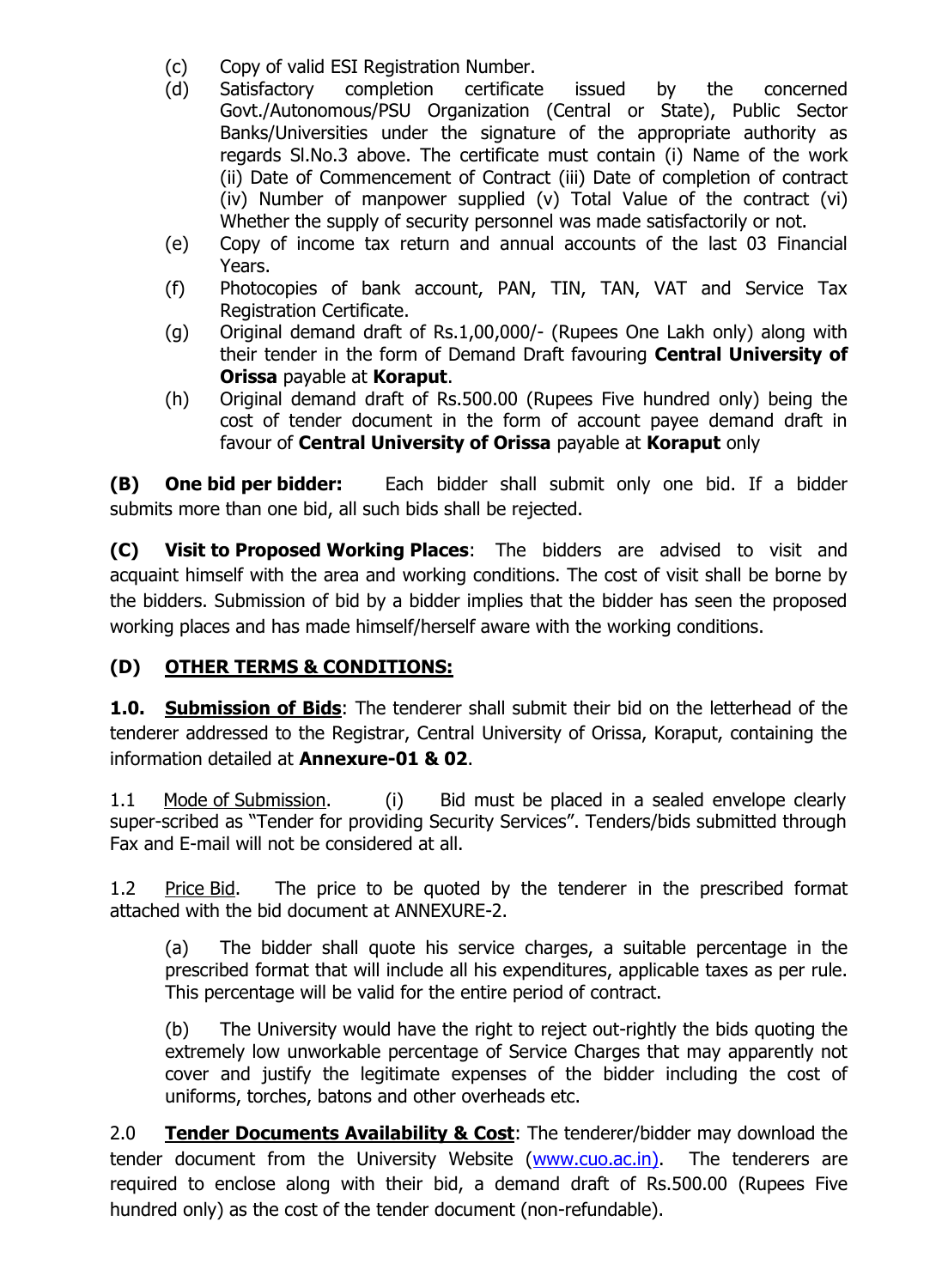3.0 **Validity of Bids**: Tender/Bids must be valid for 180 days from the last date of submission of bids.

5.0 **Duration of Contract**. The contract shall be valid for a period of one year from the date of commencement of agreement and the University reserves the right to curtail or to extend the validity of contract on the same rates and terms & conditions for such period as may be mutually agreed to.

8.0. **Performance Security Deposit**. The successful tenderer shall deposit within 07 days of receipt of supply order @5% of the total annual contract value or Rs.2,00,000/- (Rupees Two Lakh only) whichever is less, as performance security deposit with the University in the form of Bank Guarantee or Fixed Deposit Receipts issued by Nationalised banks with validity up to 01 month after the contract period. The performance security deposit shall remain with the University till the completion of contract.

9.0 **Tender Opening**: Tender Box shall be sealed at 1700 hrs on 22.02.2016 and the same will be opened at 1500 hrs on 23.02.2016. The bidders or their authorised representative may also witness the opening.

11.0 **Settlement of Disputes**. In the event of any dispute or difference(s) between the Central University of Orissa and the successful tenderer arising out of or relating to this contract will be resolved through joint discussion of the authorities' representatives of the concerned parties. However, if the disputes are not resolved by joint discussions, then the matter will be referred for adjudication to a sole Arbitrator appointed by the Vice-Chancellor of Central University of Orissa.

The decision of the sole Arbitrator shall be final and binding on all the parties. The arbitration proceedings shall be governed by Indian Arbitration and Conciliation Act 1996 as amended from time-to-time. The cost of Arbitration shall be borne by the respective parties in equal proportions. During the pendency of the arbitration proceeding and currency of contract, neither party shall be entitled to suspect the work/service to which the dispute relates to, o account of the arbitration and payment to the Security agency shall continue to be made in terms of the contract. Arbitration proceedings will be held at Koraput only. All disputes shall be subject to Jurisdiction of courts at Koraput only.

12.0 **Return of EMD to unsuccessful tenderers**. The unsuccessful tenderers shall be returned of their EMD demand draft within 15 days after finalization of the tender and issue of supply order in favour of successful tenderer(s). However, the EMD of the successful tenderer shall be retained by the University till the Performance Security Deposit of the full amount is deposited by him in the form of bank guarantee/FDR.

14.0 **Dispatch of tender bids by the tenderer**. (i) The tenderers may drop in person their sealed envelope containing bids in the tender box to be kept in the office of the Registrar, Central University of Orissa upto 1700 hrs of 22.02.2016.

14.1 The tenderers may also send their bids by speed post or registered post only addressed to the Registrar, Central University of Orissa, Landiguda, Koraput – 764 020, Odisha so as to reach the University on or before 1700 hrs of 22.02.2016. Such bids received though post shall be entered in the Tender Receipt Register by the purchase section duly endorsed by the Deputy Registrar (Administration) and shall be dropped by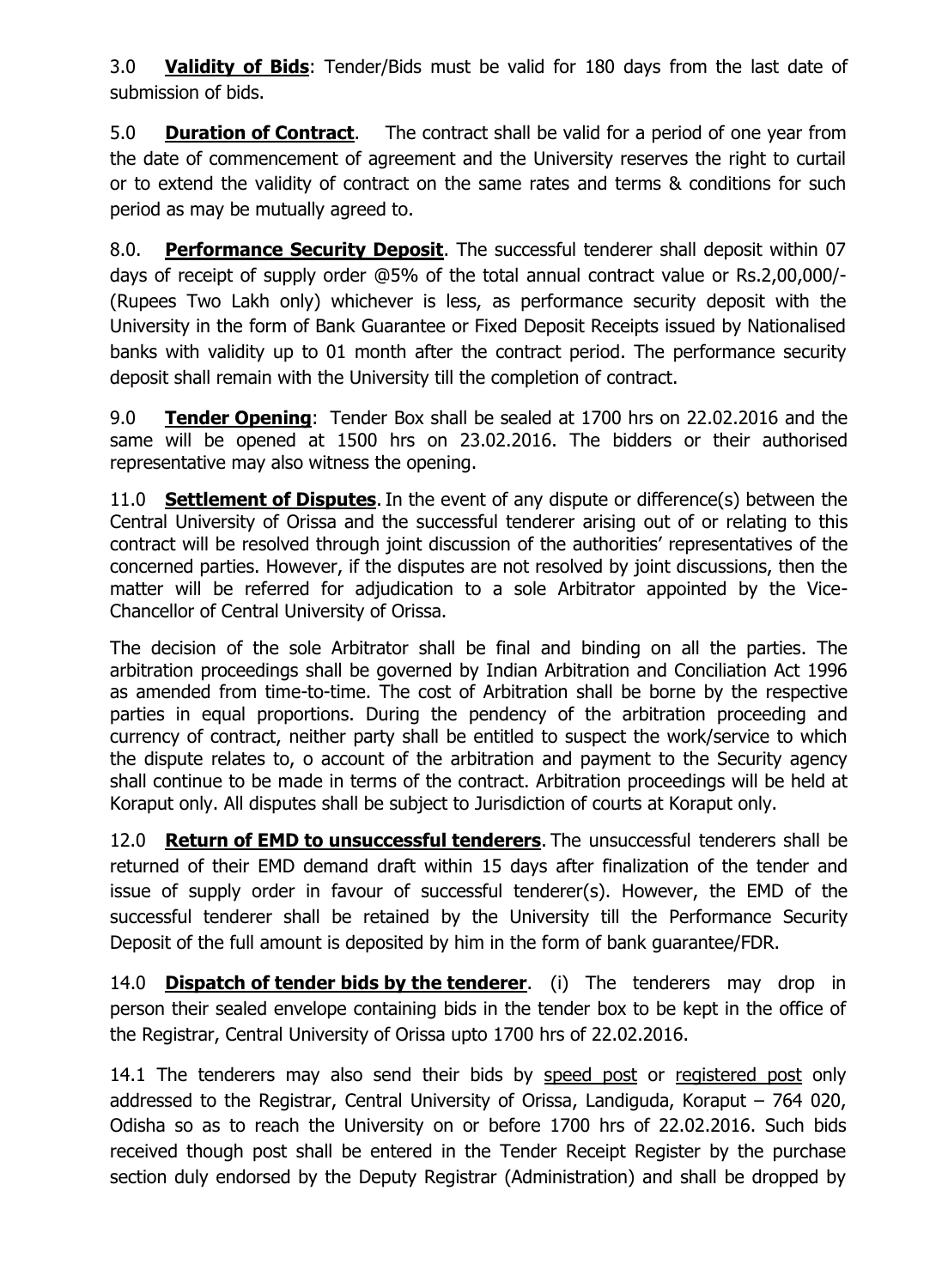him in the tender box immediately after recording the same in the Tender Receipt Register.

14.2 The bids sent through normal post or courier shall not be considered.

15.0 Central University of Orissa, Koraput reserves the rights to accept/reject any offer in full or in part without assigning any reason thereof.

**16.0 Clarification of bids:** Any documents submitted by the tenderer after opening of the bids shall not be considered at all. However, the University reserves the right to seek clarification the documents submitted by the tenderer along with their bids.

# **17.0 Selection of successful bidder**:

(i) Eligible Bidder quoting the least service charge percentage L-1 will be declared as the Successful Bidder and his offer will be processed further.

(ii) In the event of receiving more than one financial bid quoting the same amount of Service Charge, the final selection of successful bidder shall be made in the following manner:-

- a. The one with the highest turnover during the last 3 years put together;
- b. If more than one bid having the same total turnover, then the earliest one registered with the Registrar of Companies / Partnership Firms/ date of license under the Shops & Establishment Act;

#### **18.0 Payment conditions**

(i) The staff deployed by the Security agency will mark their attendance in the register as specified while raising the bill, the deployment particulars of the personnel engaged during each month, shift wise, if any, should be produced as evidence. The Security agency has to give an undertaking (on the prescribed format) duly countersigned by the concerned official of the University, regarding payment of wages as per rules and laws in force, before receiving the subsequent payment.

(ii) The payment would be made within ten working days after making statutory deductions from the date of submission of the bill for the previous month along with a copy each of all other documentary proof, Copy of the wages/salary register with the signature of the employee concerned;

- a. Copy of EPF contribution payment challan in respect of the workers deployed in the University.
- b. Copy of the ESI premium payment challan in respect of the workers deployed in the University.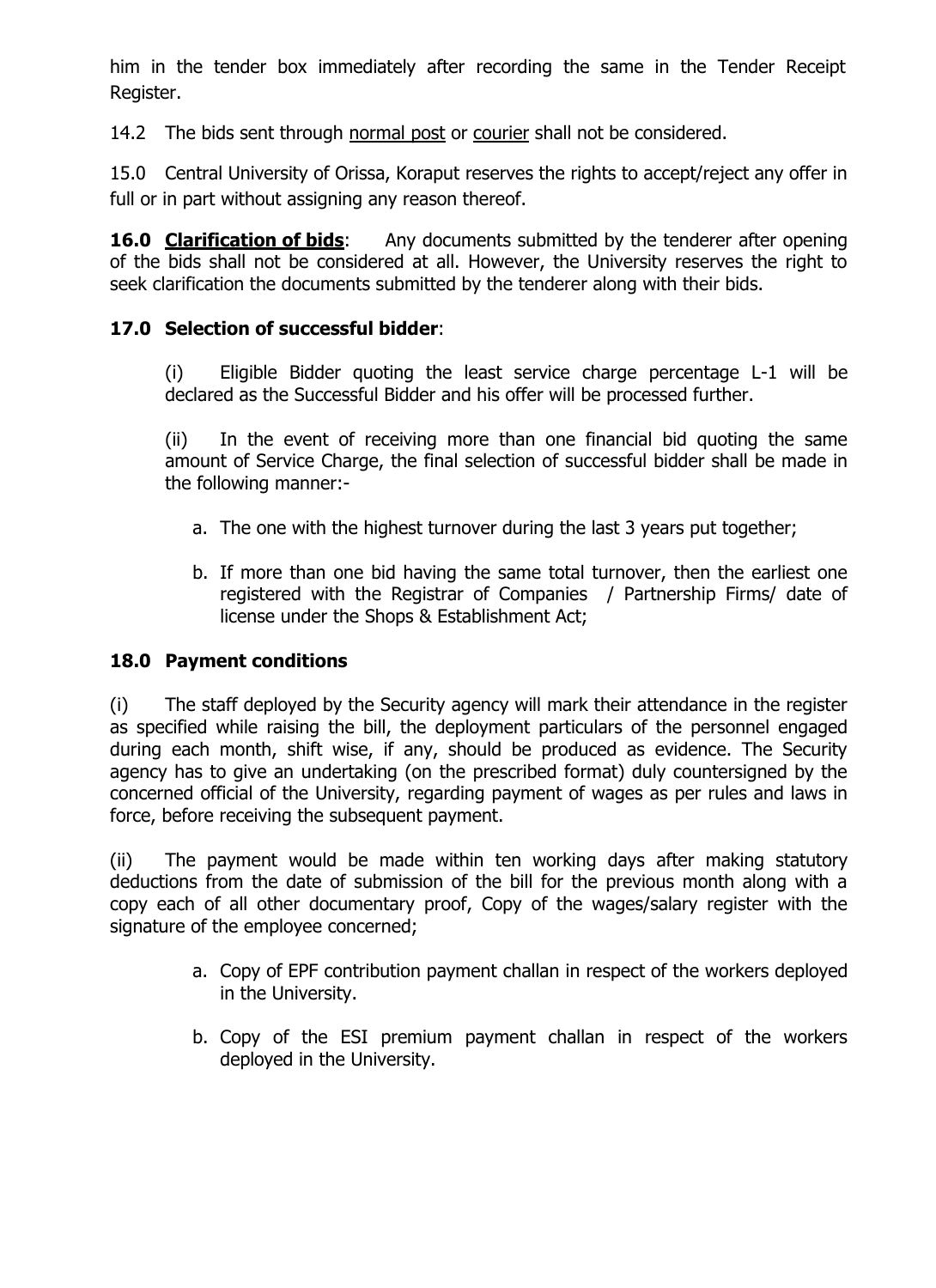# **19.0 Penalty for non-compliance with the Payment of Wages Act:**

(i) The Security agency is responsible and duty bound to make payment of the monthly wages to the personnel deployed in the University under the contract before the expiry of  $10<sup>th</sup>$  day after the last day of the wage period in respect of which the wages are payable.

(ii) Failure to timely payment of wages would attract penalty  $\omega$  0.5% per day on the billed amount. Maximum of penalty imposed would be up to 5%.

# **(E) OTHER ESSENTIAL TERMS & CONDITIONS:**

1. The list of staff going to be deployed shall be made available to the University and if any change is required on part of the University fresh list of staff shall be made available by the Security agency after each and every change.

2. Every employee so engaged by the Security agency shall wear uniform and badge bearing his/her name, while on duty. The said uniform and badge shall be provided by the Security agency at his own cost.

3. The security agency shall not employ any person below the age of 18 years and above the age of 45 years and should be physically fit. Manpower, so engaged shall be trained for Security services and fire fighting services. The manpower engaged must be capable of patrolling the premises, handling telephone and wireless equipment and adept in traffic control & parking procedures.

4. The staff engaged by the Security agency shall be available at all the time as per their duty roster and they shall not leave their place of duty without the prior permission of the authorized officer of the University.

5. In case any of the Security agency's personnel deployed under the contract is absent on any day, a penalty equivalent to the day's wages for the number of security staff absent on that particular day shall be levied by the University and the same shall be deducted from the Security agency's bill.

6. The agency awarded the work has to open **one functional office** in Koraput.

7. In case any public complaint is received attributable to misconduct / misbehaviour of the Security's personnel, a penalty of Rs.500.00 for each such incident shall be levied and the same shall be deducted from the Security agency's bill. Further, the Security agency's personnel concerned shall be removed from the duty immediately.

8. The Security agency shall abide by and comply with all the relevant rules, laws and statutory requirements covered under Labour Act, Minimum Wages and Contract Labour (Regulation & Abolition) Act, EPF & ESI Act etc. with regard to the personnel engaged by him for security works.

9. The University shall have the right to ask for the removal of any person of the Security agency, who is not found to be competent and fit in the discharge of his duty.

10. The antecedents of staff deployed shall be got verified by the Security agency from local police authority and an undertaking in this regard shall be submitted to the University.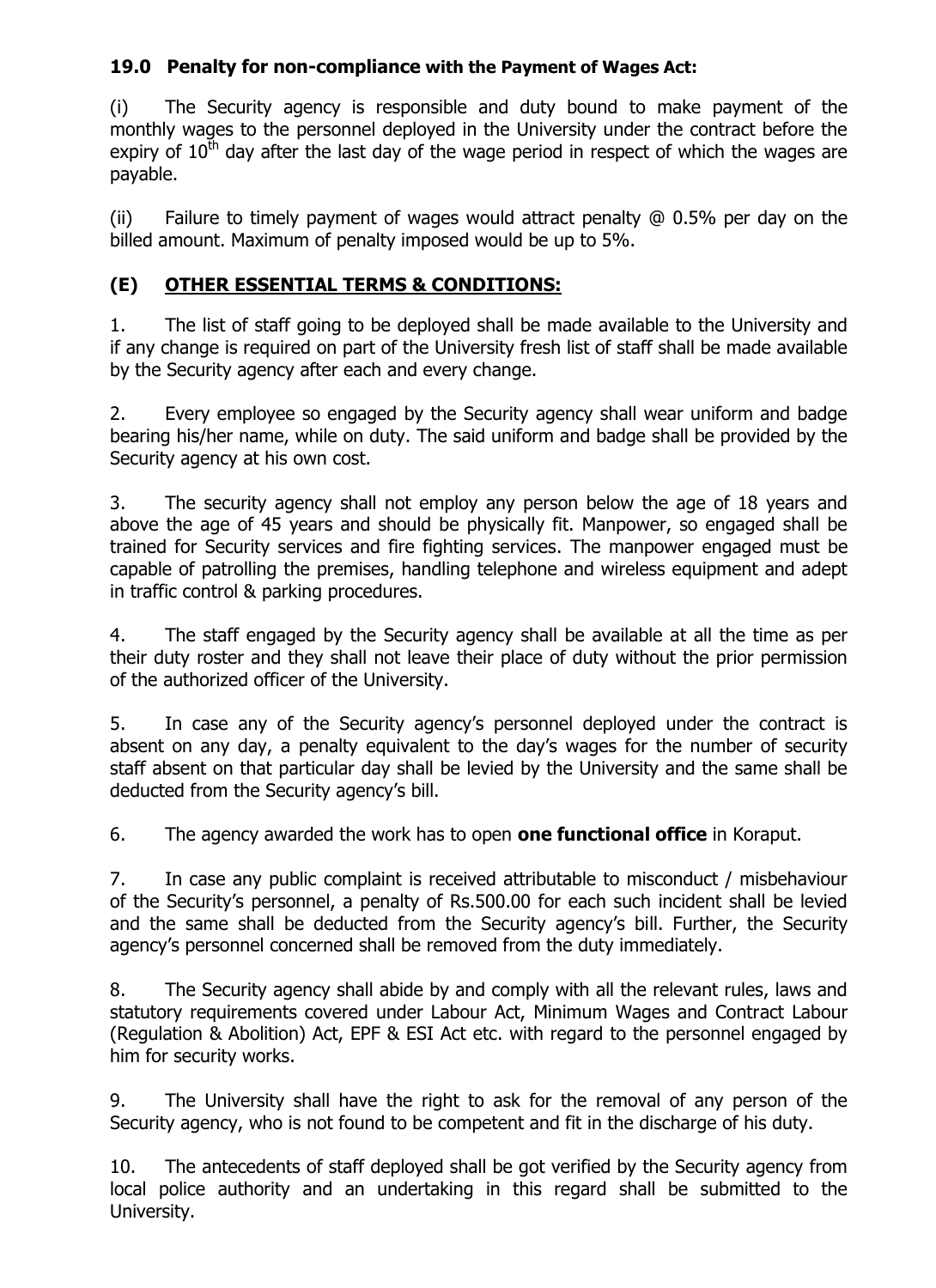11. The security staff engaged by the Security agency shall not accept any gratitude or reward in any shape from anybody.

12. That in the event of any loss occasioned to the University, as a result of any lapse on the part of the person(s) engaged by the Security agency which will be established after an enquire conducted by the University, the said loss will be claimed from the Security agency up to the value of the loss. In this regard, the decision of the Vice-Chancellor, of the University will be final and binding on the Security agency.

13. Any liability arising out of any litigation (including those in consumer courts) due to any act of the Security agency's personnel shall be directly borne by the Security agency including all expenses/fines. The concerned the Security agency's personnel shall attend the court as and when required.

14. The Security agency shall deploy his personnel only after obtaining the University approval duly submitted the curriculum vitae (CV) of these personnel. The University shall be informed at least one week in advance and the Security agency shall be required to obtain the University approval for all such changes along with their CVs.

15. During the course of contract, if any of the Security agency's personnel are found to be indulging in any corrupt practices causing any loss of revenue to the University, the contract shall be terminated forthwith and forfeit the Security deposit.

16. In the event of default being made in the payment of any money in respect of wages of any person deployed by the Security agency for carrying out the assignments stipulated under the contract and if a claim thereof is filled in the office of the labour Authorities and proof thereof is furnished to the satisfaction of the Labour Authorities, The University may, falling payment of the said money by the Security Agency, make payment of such a claim on behalf of the Security agency to the said Labour Authorities and any sums so paid shall be recovered by the University from the Security agency.

17. The Security agency shall indemnify and hold the University harmless from and against all claims, damages, losses and expenses arising out of, or resulting from the works/services under the contract provided by the Security agency.

18. The Security agency shall ensure that the security staff shall not take part in any staff union and association activities.

19. The University shall not be responsible for providing residential accommodation to any of the personnel of the Security agency.

20. The employees deployed by the Security agency are his own men, and therefore, cannot be terms as the employees of the University. Hence, the University shall not be under any obligation for providing employment to any of the person of the Security agency after the expiry of the contract. The University does not recognize any employee-employer relationship with any of the workers of the Security agency.

21. If any underpayment is discovered and established after the enquiry, the amount shall be duly paid to the Security agency by the University.

22. If as a result of post payment audit any overpayment is detected in respect of any work done by the agency or alleged to have been done by the agency under the tender, the same shall be recovered by the University from the Security agency.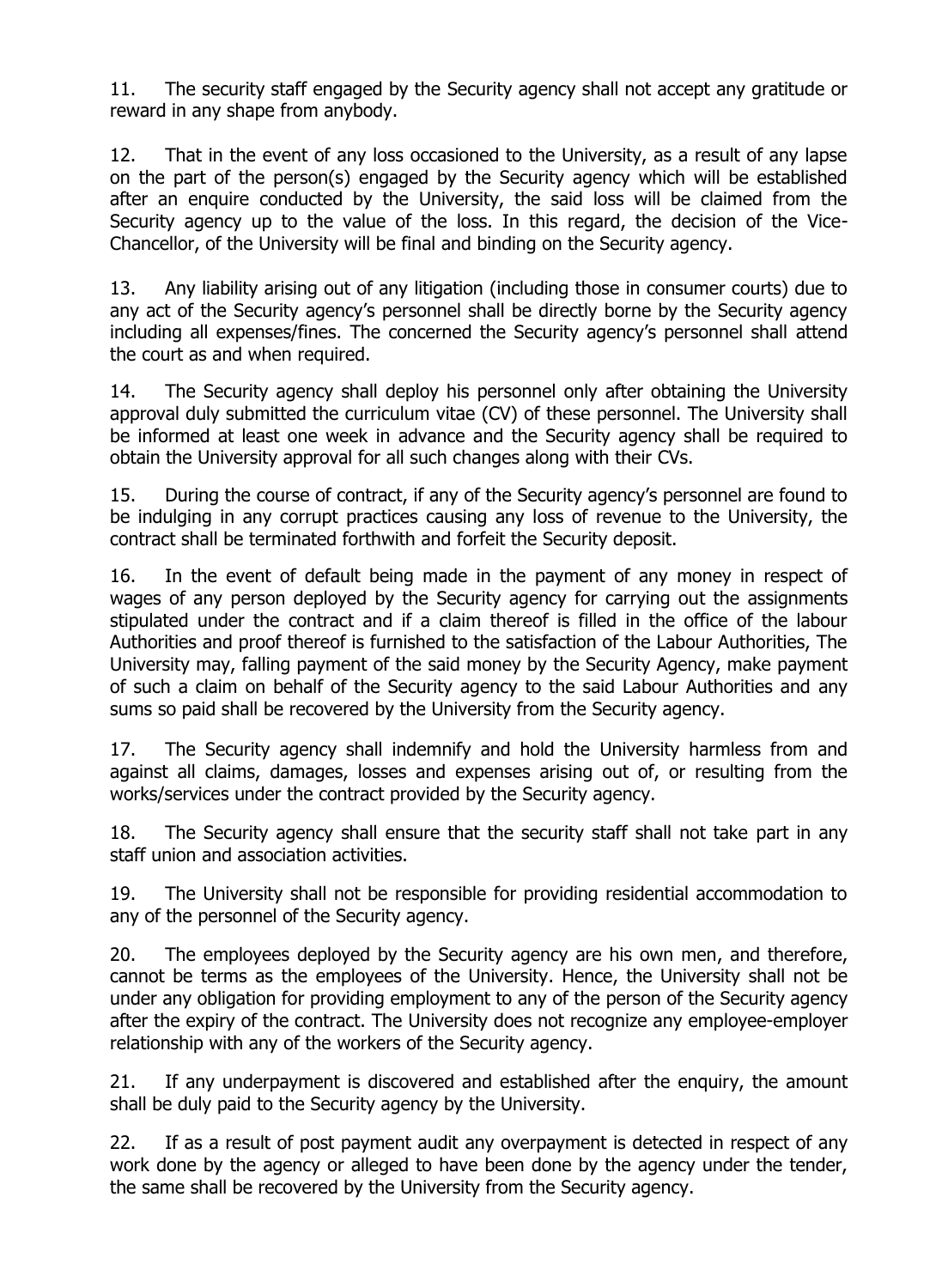23. The Security agency shall provided the copies of relevant records during the period of contract or otherwise even after the contract is over whenever required by the University.

24. All liabilities arising out of accident or death if any: while on duty shall be borne by the Security agency.

25. The Security agency shall not engage any sub-Security agency or transfer the contract to any other person in any manner.

> **Sd/- Registrar**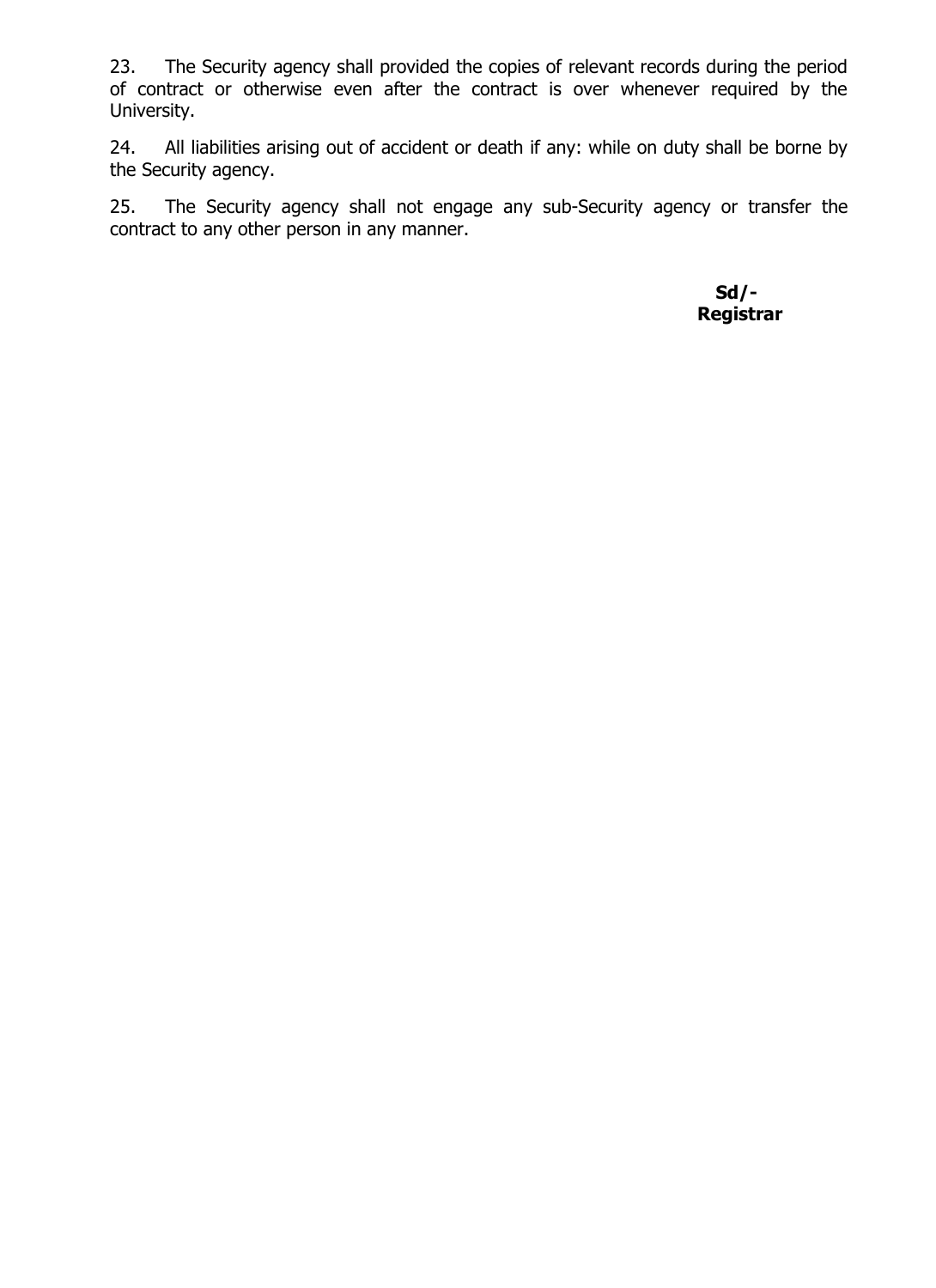### **SCOPE OF SERVICES**

#### **Duties and responsibility of security agency**:

- 1. The security personnel shall be engaged in three shifts of 8 hours duration per day i.e. 06.00AM to 02.00PM, 02.00 PM to 10.00 PM and 10.00 PM to 6.00 AM of the next day for the security guards.
- 2. Security agency will ensure that all the instructions of the administration are strictly followed and there is no lapse of any kind.
- 3. The security agency shall keep the proper record for inward and outward movement of guests, visitors, materials and vehicles.
- 4. The Security agency shall not allow taking out any material, equipment etc. without proper Gate Pass issued by the authorised representative of the University.
- 5. The security personnel on duty will also take care of vehicles, scooters/motor cycles/by cycles parked in the parking sites located within the premises.
- 6. The security personnel shall prevent the Entry of the street-dog and stray cattle into the premises. They should be driven out at once.
- 7. The security personnel on patrol duty should take care of all the water taps, valve water hydrants, etc. installed in the campus / premises / in open areas etc.
- 8. The security personnel shall ensure that lights, ACs, Computers, other electrical equipment etc. those installed in open areas, Halls etc. are not left open/on after closing of the working hours on normal working days as well as on off days.
- 9. The security personnel shall ensure that flower plants, trees and grassy lawns are not damaged either by the students, staff or by the outsiders or by stray cattle.
- 10.The security personnel should be trained to extinguish fire with the help of fire extinguishers and other fire fighting material available on the spot. They will also help the fire fighting staff in extinguishing the fire or in any other natural calamities.
- 11.The security personnel are required to display mature and polite behaviour with every visitor.
- 12.The security personnel on duty shall not leave the premise until his reliever reports for duty.
- 13.The security agency will be responsible for all police liaison work in case of any theft in campus/premises and they would lodge complain/ FIR to Law/Order Authorities.
- 14.The security agency shall keep the University informed of all the matters of security and co-operation in the investigation of any incident relating to security.
- 15.The security personnel shall escort of cash and other valuables of the University, if required.

Sd/- Registrar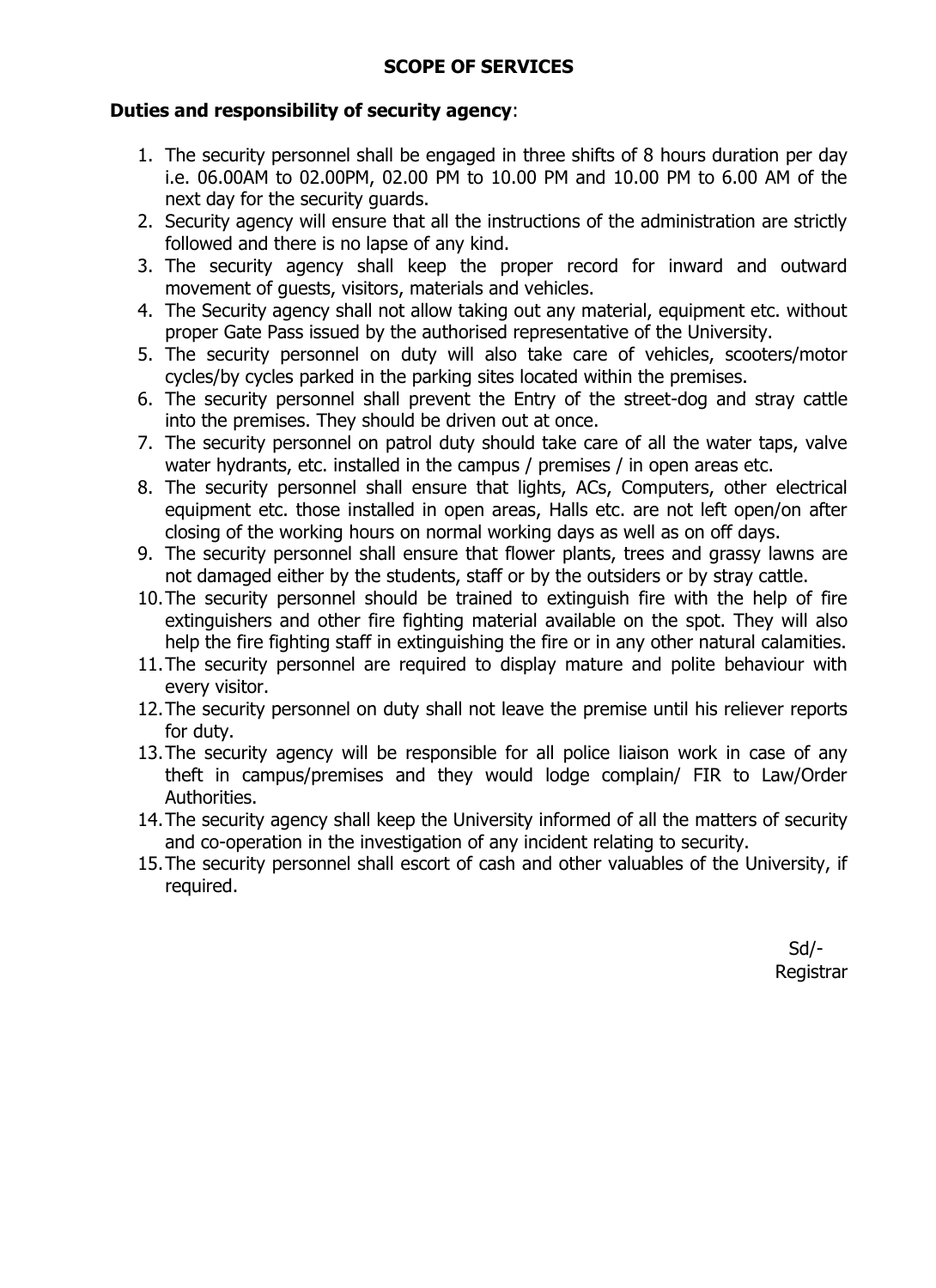#### **BID PARTICULARS & BIDDER'S PROFILE**

#### **NAME OF THE WORK: TO PROVIDE SECURITY SERVICES FOR CUO, KORAPUT**

- 1. Name of the Tenderer : the state of the Tenderer in the state of the Tenderer in the state of the state of the state of the state of the state of the state of the state of the state of the state of the state of the stat
- 2. Full Address of the tenderer :
- 3. Contact details of tenderer :
	- (a)Telephone No. (b) Mobile No,. (c)Fax No., (d)E-mail id
- 4. Details of Earnest Money Deposit (Rs.1,00,000) : (DD must be placed in the Bid envelope) (a) D.D. No. (b) D.D. date (c) DD amount (d) Issuing Bank
- 5. Details of cost of tender document deposited (Rs.500/-): (DD must be placed in the Bid envelope) (a) D.D. No. (b) D.D. date (c) DD amount
	- (d) Issuing Bank
- 6. List of Documents enclosed:

| SI.No. | Name of the document                                                                                                         | Information to be filled in<br>this column | Whether photocopies of<br>the documents enclosed<br>(pl. tick) |
|--------|------------------------------------------------------------------------------------------------------------------------------|--------------------------------------------|----------------------------------------------------------------|
|        | License/Registration<br>(Number)                                                                                             |                                            | Yes<br>No                                                      |
| 2.     | <b>Contract Completion</b><br>Certificate (Name of the<br>organization, value, date of<br>commencement &<br>completion etc.) |                                            | Yes<br>No.                                                     |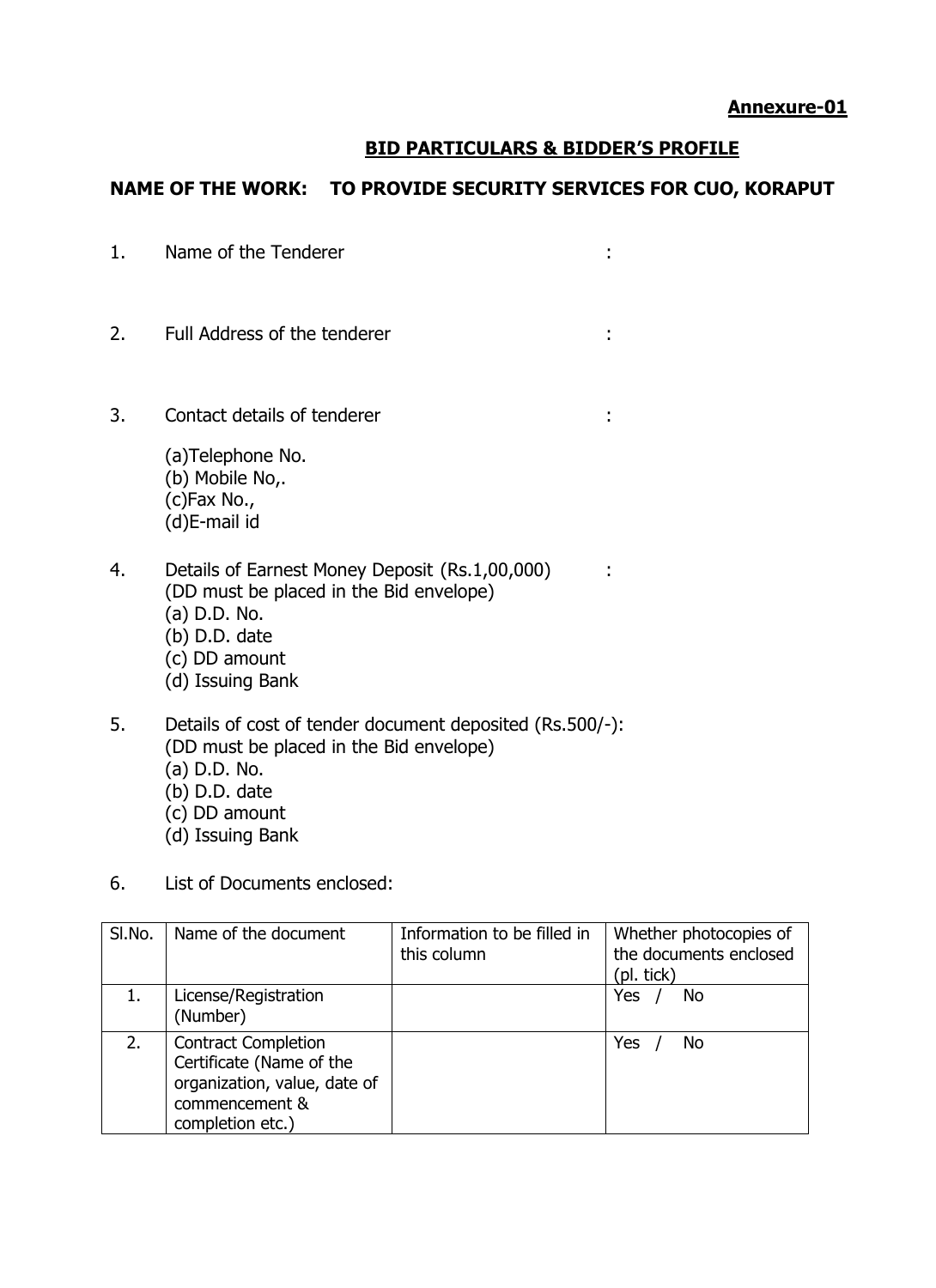| 3.  | Income Tax Return (Annual<br>Income during last 03<br>Financial Years) | 2012-13 | Rs. | Yes | <b>No</b> |
|-----|------------------------------------------------------------------------|---------|-----|-----|-----------|
|     |                                                                        | 2013-14 | Rs. |     |           |
|     |                                                                        | 2014-15 | Rs. |     |           |
| 4.  | Audited Balance Sheet &                                                | 2012-13 | Rs. | Yes | <b>No</b> |
|     | Profit and Loss Account<br>Annual turnover during last                 | 2013-14 | Rs. |     |           |
|     | 03 Financial Years                                                     | 2014-15 | Rs. |     |           |
| 5.  | Bank Account (Bank Name,                                               |         |     | Yes | <b>No</b> |
|     | Branch & Account No.)                                                  |         |     |     |           |
| 6.  | PAN (Number)                                                           |         |     | Yes | <b>No</b> |
| 7.  | TIN (Number)                                                           |         |     | Yes | <b>No</b> |
| 8.  | TAN (Number)                                                           |         |     | Yes | <b>No</b> |
| 9.  | VAT (Number)                                                           |         |     | Yes | <b>No</b> |
| 10. | Service Tax (Number)                                                   |         |     | Yes | <b>No</b> |

- 7. Validity period of the Bid:
- 8. Additional information, if any proposed to be furnished by the tenderer.

Certificate: Certified that we accept all the terms and conditions of the tender documents.

Date : Signature of authorised person Place : Full name : Full name : Full name : Designation: Seal: